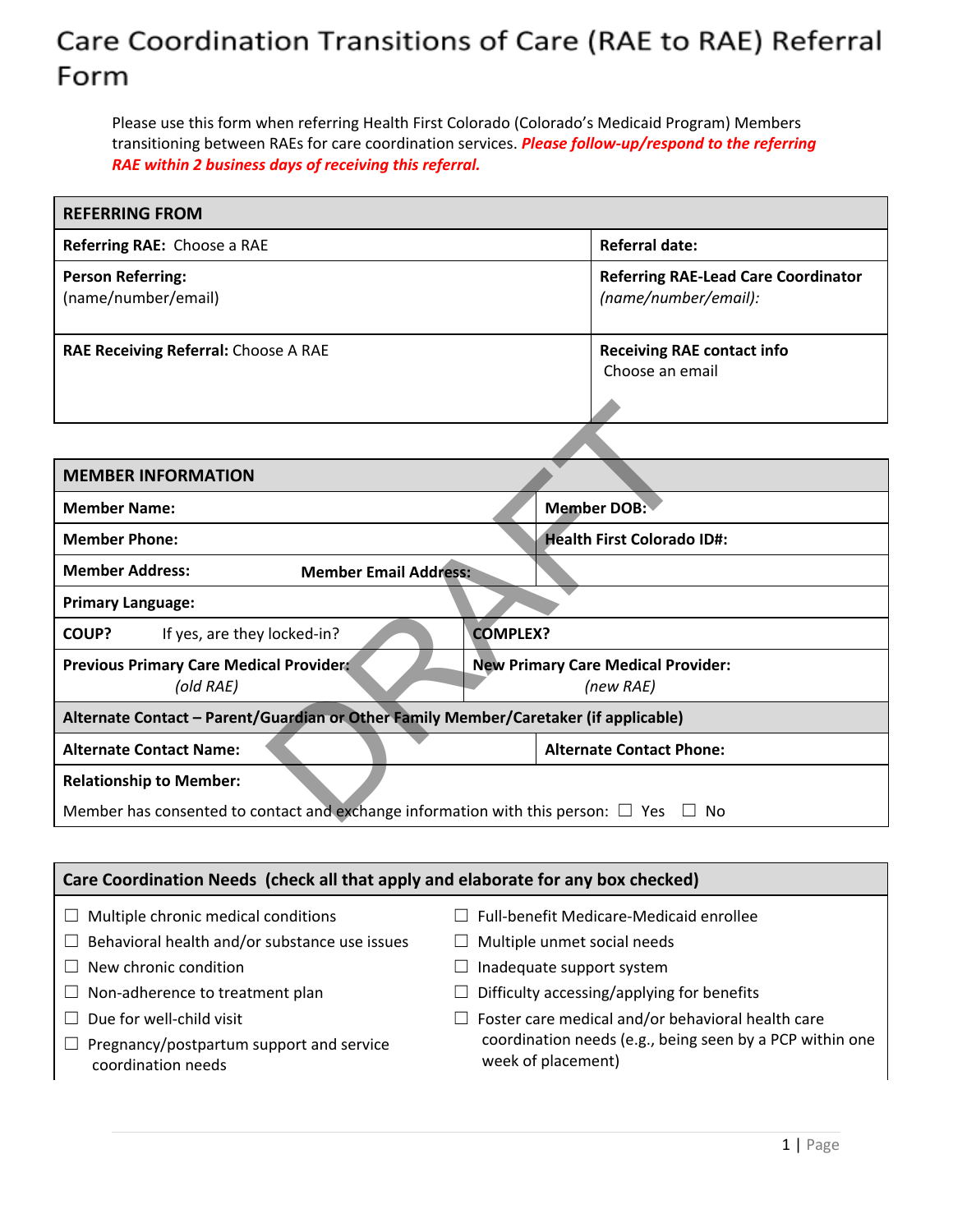| $\Box$ Transitions of care (e.g., discharge from hospital, |
|------------------------------------------------------------|
| ER, skilled nursing facility, etc.)                        |

- $\Box$  Requires services of a PCP, dentist, specialist, and/or behavioral health provider
- $\Box$  Urgent Medication Needs (Rx refills)

 $\Box$  Other (please describe)

**OTHER NOTES/CONCERNS (i.e., outstanding medical issues, SDoH needs, MH treatment or medication adherence concerns that need to be addressed ASAP)**



## **Systems of Care Involved with Member (check all that apply and elaborate for any box checked)**

- □ Single-Entry Point (SEP)
- $\Box$  Community Centered Boards (CCB)
- $\Box$  Department of Human Services (DHS)
- $\Box$  Skilled Nursing Facility (SNF)
- $\Box$  Residential Treatment Facility (RTC)
- ☐ HCBS Care Manager
- □ Behavioral/Mental Health
- □ Home Health Providers
- ☐ Private Duty Nurse (PDN)
- □ Foster Care
- $\Box$  Other HCBS Waiver Provider(s)
- ☐ Other Long-Term Services and Supports (LTSS)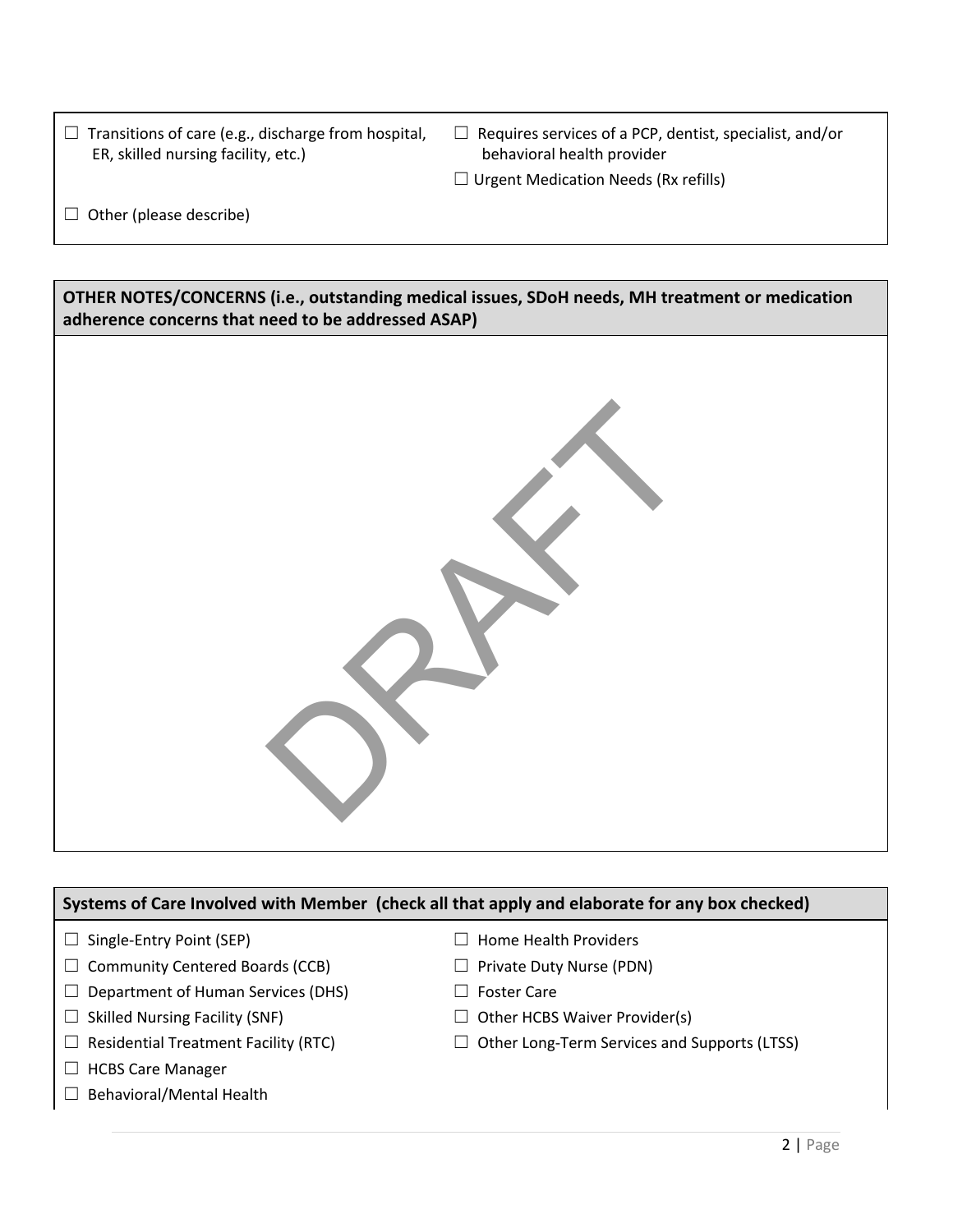**Systems of Care (elaborate for any box checked, including name entity, name of person and contact information).**